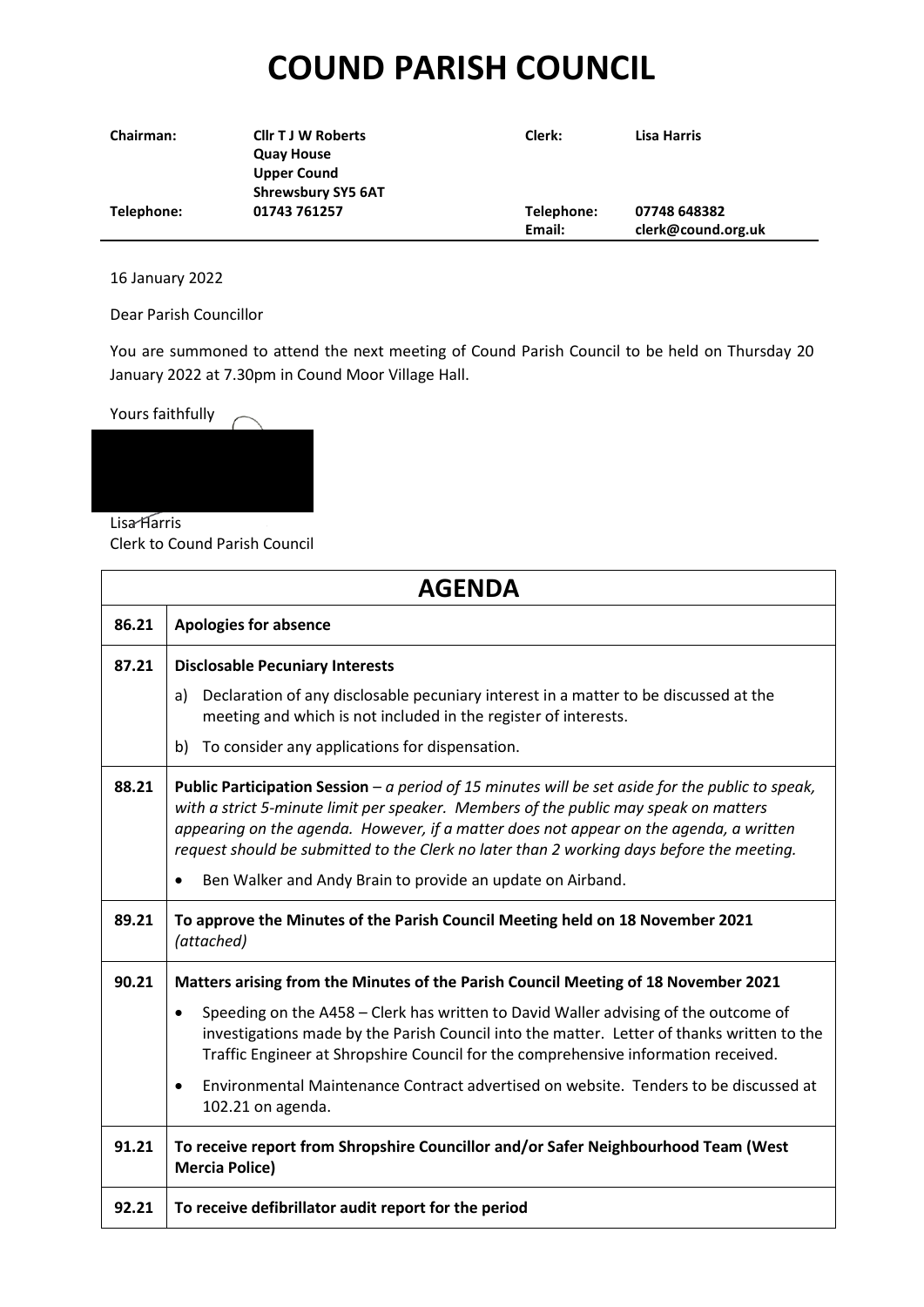| 93.21 |    |                           | To receive Clerk's Report (attached)                                                                                                                                                                                                                                                                                                                        |
|-------|----|---------------------------|-------------------------------------------------------------------------------------------------------------------------------------------------------------------------------------------------------------------------------------------------------------------------------------------------------------------------------------------------------------|
| 94.21 |    |                           | <b>Guildhall Matters</b>                                                                                                                                                                                                                                                                                                                                    |
| 95.21 |    |                           | <b>Current financial matters:</b>                                                                                                                                                                                                                                                                                                                           |
|       | a) |                           | <b>Payments - To approve outstanding accounts for payment (attached)</b>                                                                                                                                                                                                                                                                                    |
|       | b) |                           | Bank reconciliation to 14 January 2022 (attached)                                                                                                                                                                                                                                                                                                           |
|       | c) |                           | Precept (attached)                                                                                                                                                                                                                                                                                                                                          |
| 96.21 |    | <b>Planning</b>           |                                                                                                                                                                                                                                                                                                                                                             |
|       | 1. | <b>Decisions to note:</b> |                                                                                                                                                                                                                                                                                                                                                             |
|       |    | a)                        | Ref: 21/05021/DIS                                                                                                                                                                                                                                                                                                                                           |
|       |    |                           | Address: Brookside Cottage Cound Shrewsbury Shropshire SY5 6AP                                                                                                                                                                                                                                                                                              |
|       |    |                           | Description: Discharge of Condition 4 (External materials) and 5 (Details of<br>Services exterior) relating to Planning Permission 20/04007/LBC for the erection<br>of flat roofed, timber framed and clad single storey extension following removal<br>of modern brick and glazed rear utility room/entrance porch affecting a grade II<br>listed building |
|       |    |                           | Validated: 14 Oct 2021                                                                                                                                                                                                                                                                                                                                      |
|       |    |                           | Status: Granted                                                                                                                                                                                                                                                                                                                                             |
|       |    | b)                        | Ref: 21/05455/AMP                                                                                                                                                                                                                                                                                                                                           |
|       |    |                           | Address: Yew Tree Cottage Upper Cound Shrewsbury Shropshire SY5 6AS                                                                                                                                                                                                                                                                                         |
|       |    |                           | Description: Non Material Amendment to Brick Details on Planning Permission<br>19/02585/FUL - Erection of single storey rear extension; addition of pitched roof<br>over rear flat roof; removal of front gable and insertion of rooflights                                                                                                                 |
|       |    |                           | Validated: 22 Nov 2021                                                                                                                                                                                                                                                                                                                                      |
|       |    |                           | Status: Granted                                                                                                                                                                                                                                                                                                                                             |
|       | 2. |                           | <b>Planning applications for consideration:</b>                                                                                                                                                                                                                                                                                                             |
|       |    | a)                        | Ref: 21/04012/FUL                                                                                                                                                                                                                                                                                                                                           |
|       |    |                           | Address: Riverside Cottage Cound Shrewsbury Shropshire SY5 6AF                                                                                                                                                                                                                                                                                              |
|       |    |                           | Description: Erection of first floor extension over existing garage and new dormer<br>structure to be formed in existing bedroom                                                                                                                                                                                                                            |
|       |    |                           | Validated: 16 Aug 2021                                                                                                                                                                                                                                                                                                                                      |
|       |    |                           | <b>Status: Pending Consideration</b>                                                                                                                                                                                                                                                                                                                        |
|       |    | b)                        | Ref: 21/04640/FUL                                                                                                                                                                                                                                                                                                                                           |
|       |    |                           | Address: Evenwood Cottage Cound Moor Shrewsbury Shropshire SY5 6BE                                                                                                                                                                                                                                                                                          |
|       |    |                           | Description: Erection of new dwelling following demolition of existing dwelling<br>(whilst retaining the existing annex building to the rear)                                                                                                                                                                                                               |
|       |    |                           | Validated: 11 Oct 2021                                                                                                                                                                                                                                                                                                                                      |
|       |    |                           | <b>Status: Pending Consideration</b>                                                                                                                                                                                                                                                                                                                        |
|       |    | $\mathbf{c}$              | Ref: 21/05839/DIS                                                                                                                                                                                                                                                                                                                                           |
|       |    |                           | Address: Yew Tree Cottage Upper Cound Shrewsbury Shropshire SY5 6AS                                                                                                                                                                                                                                                                                         |
|       |    |                           | Description: Discharge of Condition 3 (External Materials) for planning<br>application number 19/02585/FUL and conditions 9 (Brick Bonding Material) and<br>12 (External Materials) for planning application number 19/02586/LBC                                                                                                                            |